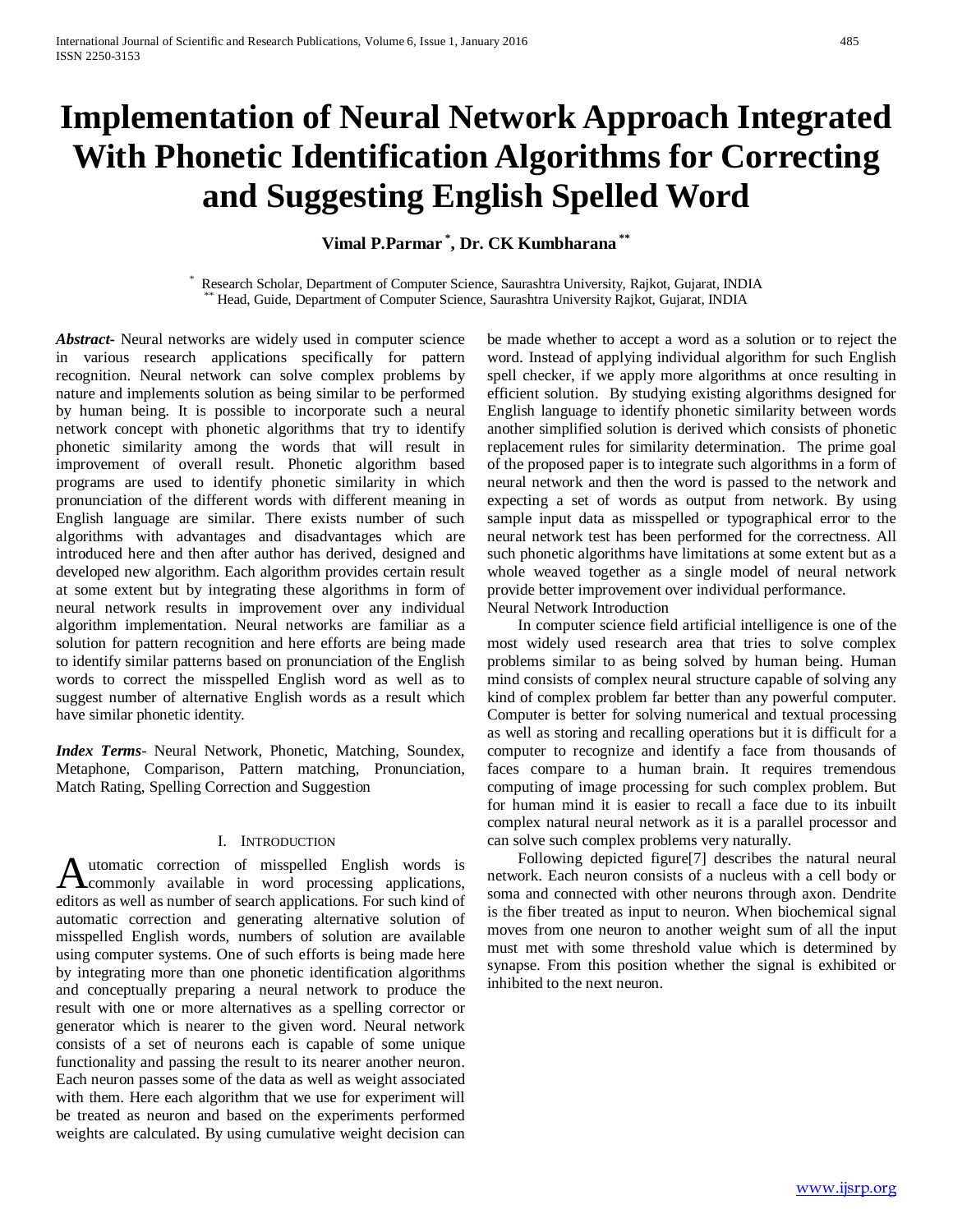

**Figure 1 : Biological neural network**

Following are the key components of neural network.

# *Soma / Cell Body*

Soma is the cell body of nucleus of an individual neuron.

# *Dendrite*

 Dendrite is connected with a neuron and is treated as the input to the neuron. A neuron may have multiple input dendrites.

#### *Axon*

 Axon is treated as output from neuron as an electrical impulse. This axon is connected with synapses via boutons.

#### *Synapse*

 Synapses are connected with axons and are processing element which determines the activation of the signal to the next neuron. Synapses connect all the neurons as network and responsible to pass or stop signal for processing.

 The processing power of neural network lies in the connections among the neurons. If signal propagation is disturbed then it reflects to the processing power of neural network.

# II. ARTIFICIAL NEURAL NETWORK

 Artificial neural network is developed based on the human brain nervous system. Artificial neural network architecture is a layered architecture in which input layer consists neurons receiving inputs and sends the result to its next layer called hidden layer. Hidden layer depending on the network consist one or more layers. At last output layer contains the possible outcome. Input is processed by the neuron based on the weight sum of all inputs and propagates the result to next neuron. A simplest form of neural network is feed forward neural network. Following neural network is an example of feed forward neural network.



 Each layer has incoming and outgoing connections. Based on the total effect of all the input signals to a neuron, it can pass the signal to its nearest neuron. In natural brain neural network signals are of biochemical electrical signals whereas in artificial neural network signals are described as weight sum of real value. Each arc is assigned a specific weight. If sum satisfies the expected threshold value it is referred to as activated neuron.

 Following figure shows[12] the working mechanism of a single neuron.



**Figure 3 : Single neuron functionality**

 A neuron takes input from other neurons with different weights and summation is performed to calculate cumulative effect of its input using  $x_j = \sum w_{ij} y_i$ . Then using a suitable nonlinear function  $f(x_i)$  is calculated and forwarded to the next layer of neural network. The threshold value of a neuron determines the activation of a neuron that means whether the value is accepted or rejected based on threshold value. During neural network processing this threshold value might be changed to achieve the desired performance.

#### III. EXISTING PHONETIC ALGORITHMS

 Number of phonetic algorithms to determine similar pronunciation is developed. Some of the widely used popular algorithms are listed below.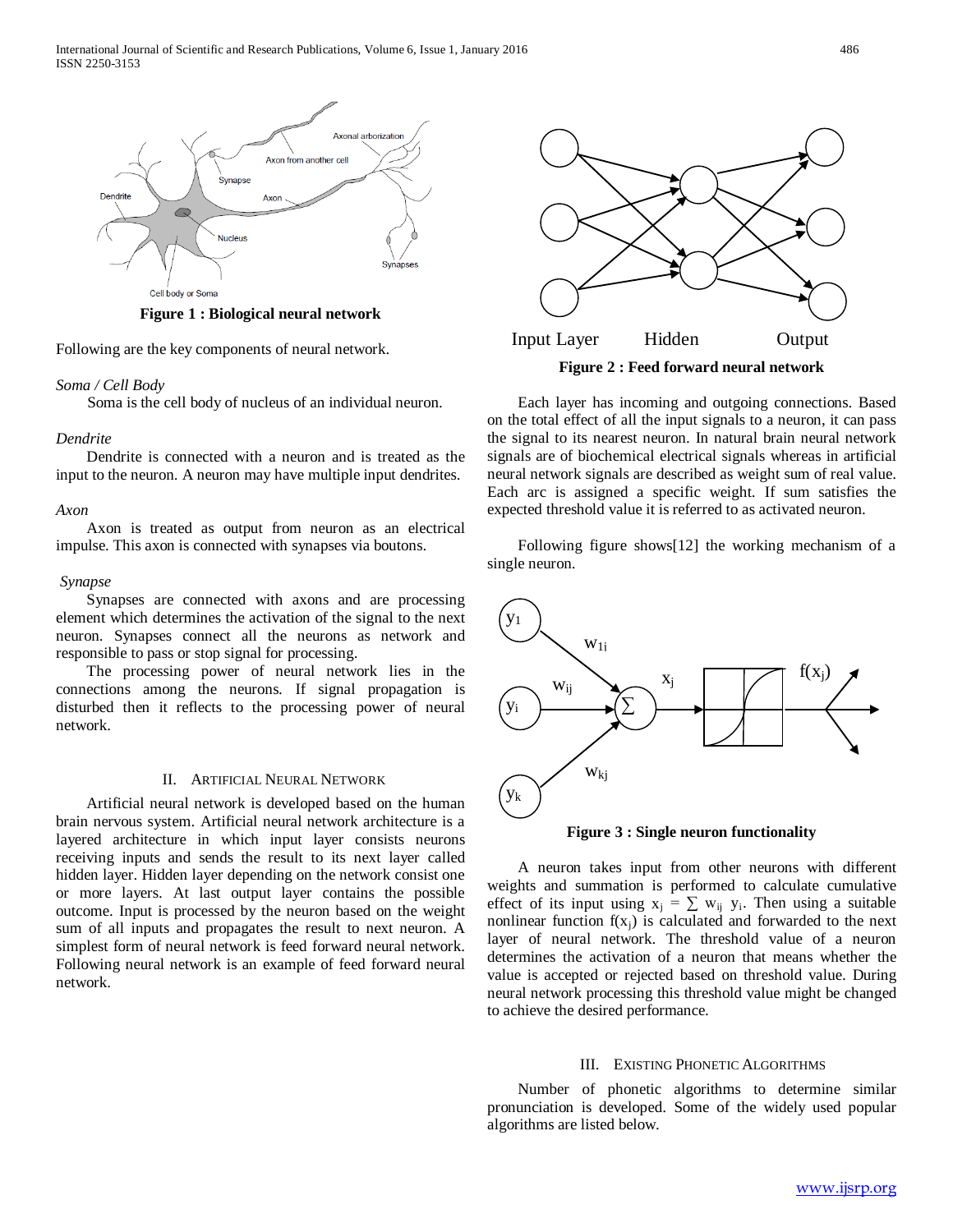#### *Soundex*

 The soundex algorithm is one of the oldest algorithm and was developed by Robert C. Russell and Margaret K. Odell in 1918[2]. The soundex algorithm returns a four character encoded string for the given word. The first character in output is the starting alphabet of the given input word and remaining three characters are digits representing the phonetic string.

#### *Daitch-mokotoff soundex*

 A variation of original soundex is D-M soundex which was designed in 1985 by Gary mokotoff and later improved by Randy Daitch to match surnames of Slavic and German languages and returns the six digit numeric code for the given word[1,5].

#### *Kolner phonetic*

 This algorithm works similar to soundex algorithm but was designed for German words instead of English words[1].

#### *Metaphone, Double metaphone and Metaphone 3*

 Initially metaphone algorithm was developed by Lawrence Phillips in 1990 which returns three characters encoded string. Later variation of metaphone by him was the double metaphone supporting other languages too. In 2009 he released the third version of metaphone which achieves accuracy up to 99% of English words. Thus metaphone algorithms family is suitable for most of the English words and forms the basis for many English spell checkers and dictionaries.

#### *NYSIIS*

 New York state Identification and Intelligence System also known as NYSIIS phonetic algorithms developed in 1970 which has achieved improved accuracy over soundex algorithm.

#### *Match Rating Approach*

 The match rating Approach MRA is a phonetic algorithm based on the distance among words developed by Western Airlines in 1977 for indexing and comparing homophonous names[1].

#### *Caverphone*

 The Caverphone phonetic algorithm was developed in 2002 by David Hood at the University of Otago in New Zealand and later revised in 2004 and was created for data matching between late  $19<sup>th</sup>$  century and early  $20<sup>th</sup>$  century electoral rolls to commonly recognize the names[1].

 By studying various above algorithms researcher has developed a new algorithm[4]. The algorithm takes an English word as input text and produces the output text based on the pronunciation of the word. The output pattern is somehow similar to which of metaphone algorithm.

 These algorithms can be used for spell checkers and spell generators which are phonetically nearer to the given misspelled English words. But no single algorithm produces the desired output. For some set of words one algorithm is better while for other set of words another algorithm proves better. So here an effort is being made to obtained the combined effect of multiple algorithms in form of neural network that proves better performance over any individual algorithm.

 Here three algorithms soundex, metaphone and user developed algorithms are used to form a neural network and implemented it in Java programming language to test the approach.

#### IV. INTEGRATION OF ARTIFICIAL NEURAL NETWORK WITH PHONETIC ALGORITHMS

 A neural network of phonetic algorithms can be formed to realize the effect in spell checking. Instead of using single phonetic algorithm if more than one algorithm are used to determine phonetic similarity the result is more accurate. Neural network can be constructed where input layer received an input word that may be correct or misspelled. This input word is passed to different neurons with some initial weight which represent processing of different algorithms. Here we will use three different algorithms as three neurons. Each algorithm will produce set of similar pronunciation words. Here we can have number of alternatives as to select which words as output from different algorithms. Weight can be calculated based on the performance of each algorithm that can identify two similar pronunciation words from given set of homophone words. The simplest solution is to take boolean AND operation for which if the word matches with the given word using more than one algorithm and so the word in current context is the candidate word for the output word in output layer.

# V. NEURAL NETWORK FOR SPELL CORRECTOR AND SPELL GENERATOR

 Neural network approach can be integrated with phonetic algorithms to determine correct spelling or generating similar pronunciation word as depicted in following diagram.



**Figure 4 : Neural network of phonetic algorithms**

 The neural network represented consists three layers. Input layer takes an input English word. This word is passed to hidden layer consisting of three neurons namely S representing soundex, M representing metaphone and V representing user's developed algorithm to determine phonetic similarity. Initially weights can be set equally or based on the experimented set of data. The outcome of these neurons are sent to output layer which is responsible for displaying a set of words based on cumulative effect of three algorithms. Thus it is possible to correct or generate a set of words which are phonetically nearer to the given word. So the input to the neural network is just a single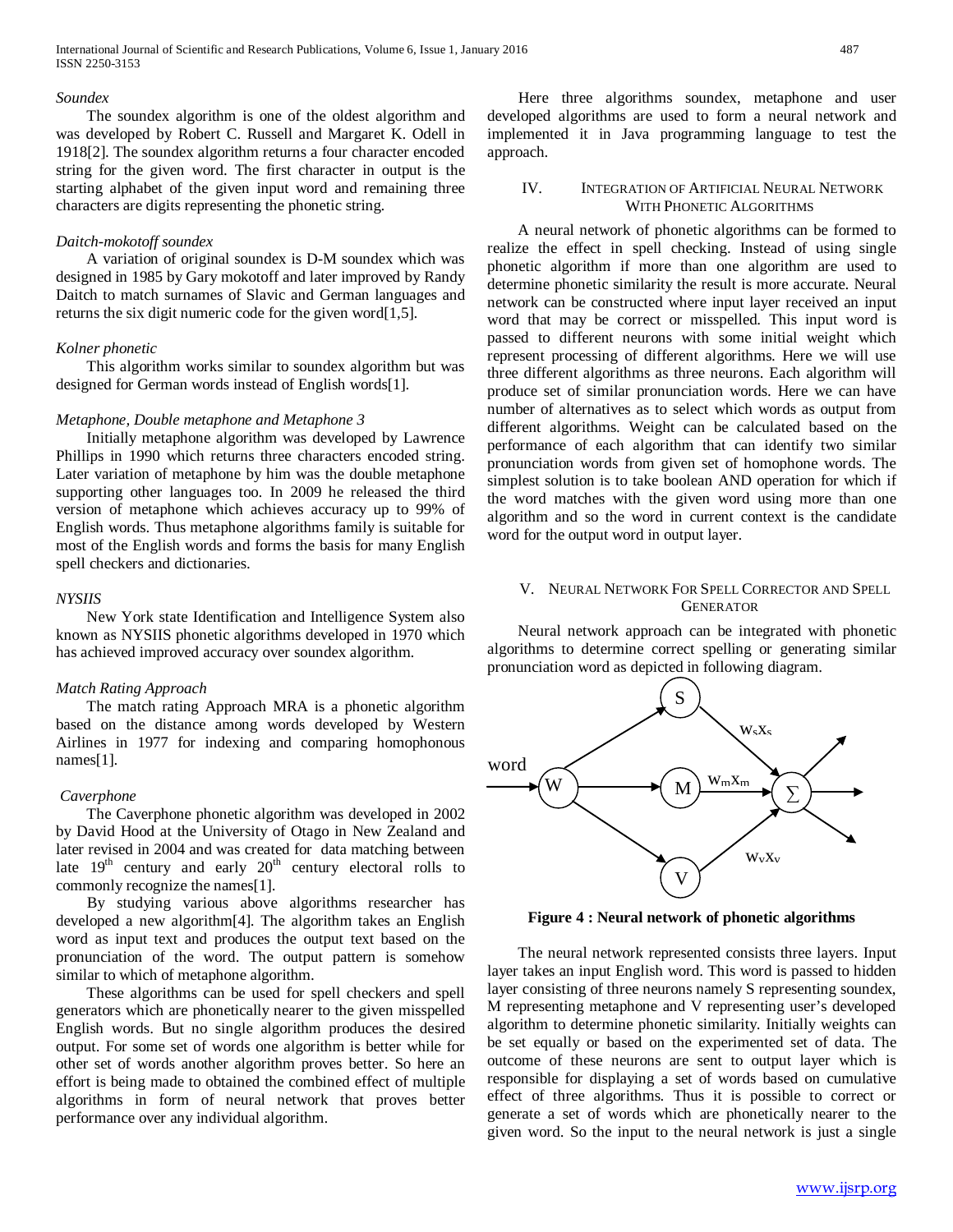word but the output may be a single word, set of words or no word mean empty output.

#### VI. NEURAL NETWORK WORKING MECHANISM

 Input layer takes an English word as input may be correct or misspelled.

 This word passes through all the three neurons representing separate processing by different algorithms.

 A dictionary of the English word is required to find similar words. First word is fetched from dictionary and compared with input word by all three neurons at hidden layer representing different algorithms. The result is passed to the output layer neuron.

 The output layer is responsible to select or reject the current word. One solution is if the current word of the dictionary matches with input word by all the algortihms then this word must be select as an outcome. But here not only the criteria of all three algortihms is taken but if word is passed from either two neurons is also accepted. Separate weight can also be incorporated.

 Then second word is taken from the dictionary and the process is repeated for all the words in dictionary of merely english words without meaning for the efficient performance.

 At last output layer neuron displays all the suggestive English words which are generated from three different algorithms as output.

The output layer neuron  $\Sigma$  calcuates summation of all three input layers. If it reaches at thresold value that may be 2 or 3 the word is selected as output otherwise it is rejected. For this the output of hidden layer neurons must be 1 or 0 with constant weight. If match found then it is 1 otherwise it is 0. If weights are taken in calculation then based on the experimental data, for each algorithm separate weight is calculated and it shold be multiplied with 1 or 0 depending on the matching and passed over to the output layer.

 Thus the proposed neural network consisting of massive processing of textual comparison proves better performance compared to performing the same task using any individual algorithm.

Testing and Experimenting Using Sample Data

 Following table represents the test experiments performed on sample data set. Here the effort is to output as many English word suggestions which are phonetically nearer to given input English word.

| anı |
|-----|
|     |

| Testing and Evaluation of model with sample data set |                              |                         |                 |  |  |
|------------------------------------------------------|------------------------------|-------------------------|-----------------|--|--|
| Sr. No.                                              | <b>English Input</b><br>Word | <b>Generated Output</b> |                 |  |  |
|                                                      | Wather                       | <b>WEATHER</b>          | <b>WETHER</b>   |  |  |
|                                                      |                              | <b>WITHER</b>           | <b>WUTHER</b>   |  |  |
|                                                      | Marning                      | <b>MORNING</b>          | <b>MORNING(</b> |  |  |
|                                                      |                              |                         | $A^{\prime}$    |  |  |
|                                                      |                              | <b>MOURNING</b>         |                 |  |  |
|                                                      | Paralal                      | <b>PARALLEL</b>         |                 |  |  |

| $\overline{4}$ . | Intrnet          | <b>INTERNET</b>                            |                               |
|------------------|------------------|--------------------------------------------|-------------------------------|
| 5.               | Simbol           | <b>SYMBOL</b>                              |                               |
| 6.               | Langage          | LANGUAGE                                   | <b>LINKAGE</b>                |
|                  |                  | LONG-AGO                                   |                               |
| 7.               | Exparimant       | <b>EXPERIMEN</b><br>T                      |                               |
| 8.               | Friquansy        | <b>FOREIGNNE</b><br>SS<br><b>FREQUENCY</b> |                               |
|                  |                  | <b>QUALITY</b>                             | <b>QUILLET</b>                |
| 9.               | Quoliti          | <b>QUELLED</b>                             | QUILT                         |
|                  |                  | <b>COMPELLAT</b>                           | <b>COMPILAT</b>               |
| 10.              | Compilation      | <b>ION</b>                                 | <b>ION</b>                    |
|                  |                  | <b>COMPLETIO</b>                           | <b>COMPULSI</b>               |
|                  |                  | N                                          | ON                            |
|                  |                  | <b>DISCORD</b>                             | <b>DISCREET</b>               |
| 11.              | <b>DISCRIT</b>   | <b>DISCRETE</b>                            |                               |
|                  |                  | <b>ASEPSIS</b>                             | <b>AUSPICES</b>               |
| 12.              | Auspisius        | <b>AUSPICIOUS</b>                          |                               |
| 13.              | Mixure           | <b>MIXER</b>                               |                               |
|                  |                  | <b>NERVES</b>                              | <b>NERVOS</b>                 |
| 14.              | Nervas           | <b>NERVOUS</b>                             |                               |
| 15.              | Acsidant         | <b>ACCIDENT</b>                            |                               |
| 16.              | Accomodat        | <b>ACCOMMOD</b><br>ATE                     |                               |
| 17.              | Adventurous      | <b>ADVENTURE</b><br>S                      | <b>ADVENTU</b><br><b>ROUS</b> |
|                  |                  | <b>ADVENTURE</b><br>SS                     |                               |
| 18.              | Advice           | <b>ADVICE</b>                              | <b>ADVISE</b>                 |
|                  |                  | <b>ADVISEE</b>                             |                               |
| 19.              | <b>Bordcast</b>  | <b>BROADCAST</b>                           |                               |
| 20.              | <b>Bisnes</b>    | <b>BASENESS</b>                            | <b>BUSINESS</b>               |
|                  |                  | <b>BUSYNESS</b>                            |                               |
| 21.              | Correspondans    | CORRESPON<br><b>DANCE</b>                  |                               |
| 22.              | <b>DEOXIDYZA</b> | <b>DEOXIDIZAT</b>                          |                               |
|                  | <b>SION</b>      | <b>ION</b>                                 |                               |
| 23.              | Disipline        | <b>DISCIPLINE</b>                          |                               |
| 24.              | Raciprocal       | <b>RECIPROCA</b>                           | <b>RECIPROC</b>               |
|                  |                  | L                                          | ALLY                          |
| 25.              | Program          | <b>PARAGRAM</b>                            | <b>PROGRAM</b>                |
|                  |                  | <b>PROGRAMM</b>                            | <b>PROGRAM</b>                |
|                  |                  | A                                          | ME                            |

Table – 1 (Sample Data Test)

# VII. CONCLUSION

From the testing result of table  $-1$ , the model gives some reasonable result for sample data set of English words. Implementation of the neural network model requires massive text data processing. Performance can be improved by incorporating other phonetic algorithms with the cost of